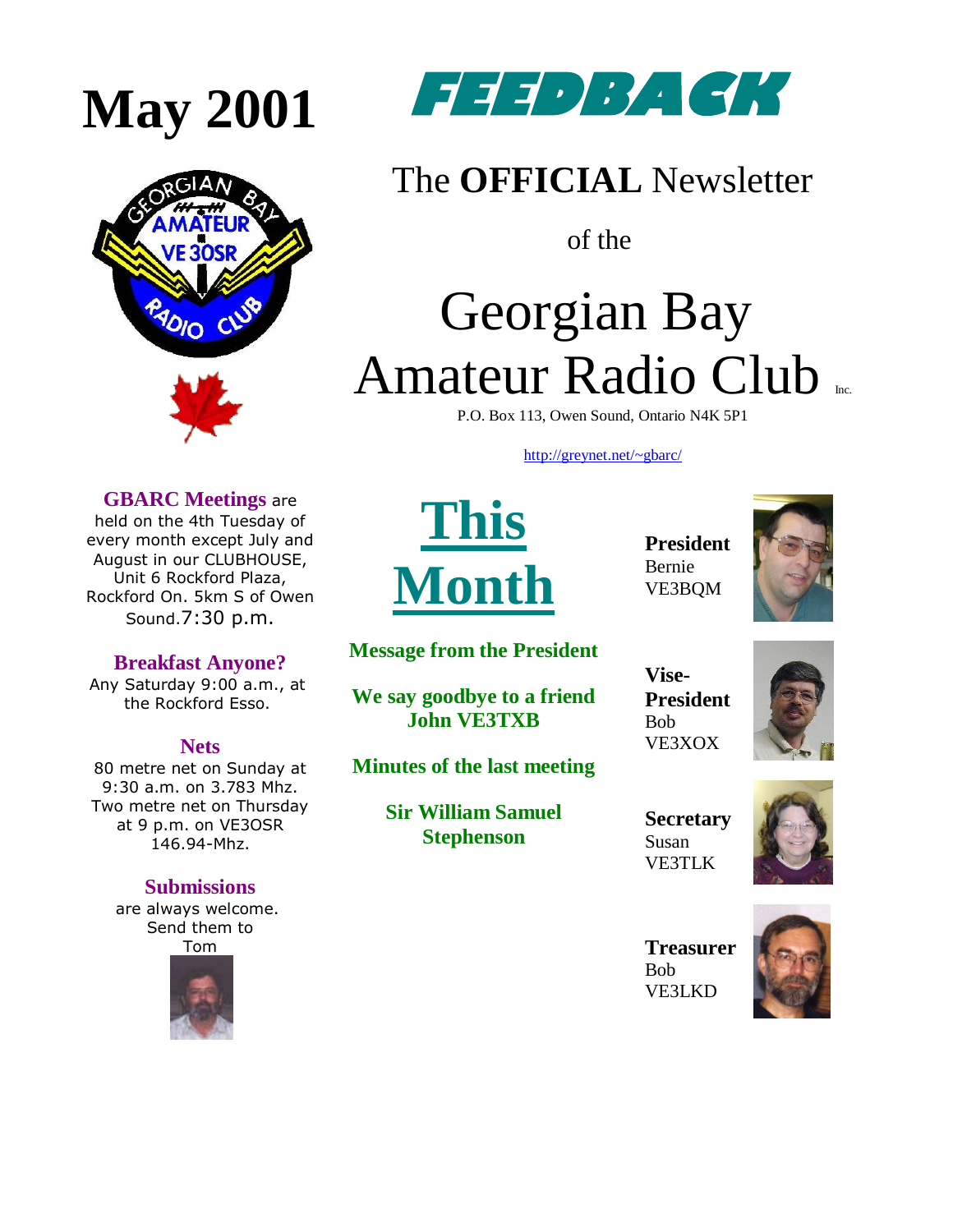

## **Message from the President**

Bernie VE3BQM

How to Help Grieving People Like Anne Apsitis with the loss of John VE3TXB in his 76th year and Tom Merner VE3NEM with the loss of his son Jeffrey in his 26th year

What You Can Say, What You Can Do

Relatives, friends and neighbors are supportive at the time of a death, during the wake and funeral. Food, flowers and physical presence are among the many thoughtful expressions. After the funeral, however, many grieving people wonder what happened to their friends.

They need their support and caring even more when the reality begins to hit and the long process of grief begins. Their help is essential since immediate family members have their hands full of grief and may find it difficult to give support to one another, or may not live nearby. Your help and understanding can make a significant difference in the healing of another's grief.

A grieving person needs friends willing to cry with them, sit with them, care, listen, have creative ideas for coping, be honest, help them feel loved and needed, and believe they will make it through their grief. Ways of helping grieving people are as limitless as your imagination.

> Bernie Monderie [VE3BQM](mailto:LSR25@opac.on.ca) GBARC

**We say goodbye to a friend John VE3TXB**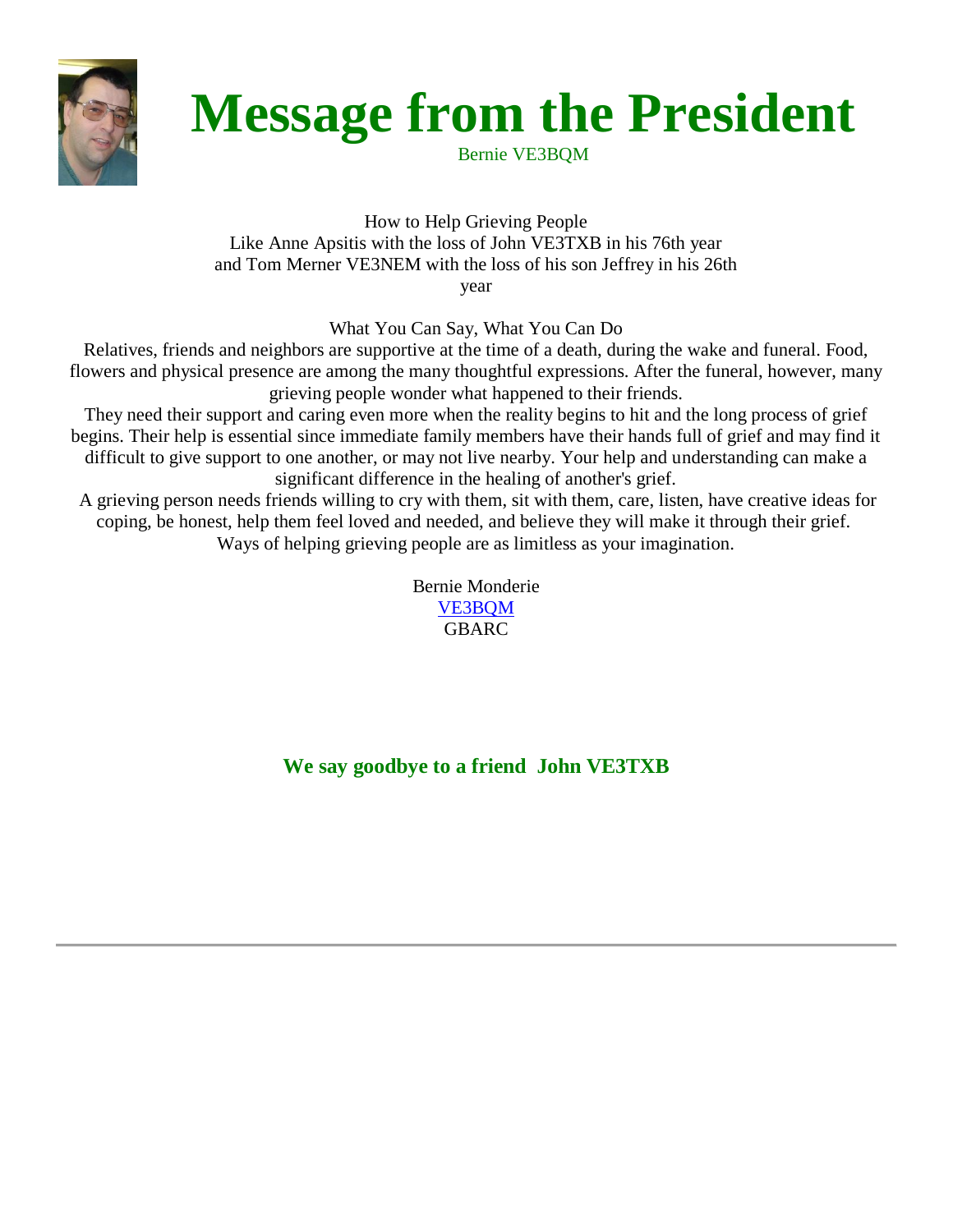

These pictures represent just a small portion of the time spent with John in various club events. There aren't too many pictures mainly because John was usually taking them, a duty he was all too happy to do. So over the years John recorded many of our 'get togethers' on film and for that alone is owed a great debt. But he was active on the air also, net control for the daytime traffic handling nets, and was always around on 2metres. I remember when John was first licenced, he had a dickens of a time remembering his own call. Har.. it would come out XTB or TBX or some other strange thing , but John would get a good laugh out of it and so did we. He made up a little saying using his call letters to help him remember...he would say VE3TXB **Ten Times Better**. I have missed qso's with John not only because he was a good friend, but he was a gentleman on the air. Always patient with a new ham and willing to pass along what he had learned along the way, and quick with a joke if he could slip one in. My deepest condolences to Johns' family.. *editor* VE3TXB 73 VE3TSA **... -.-**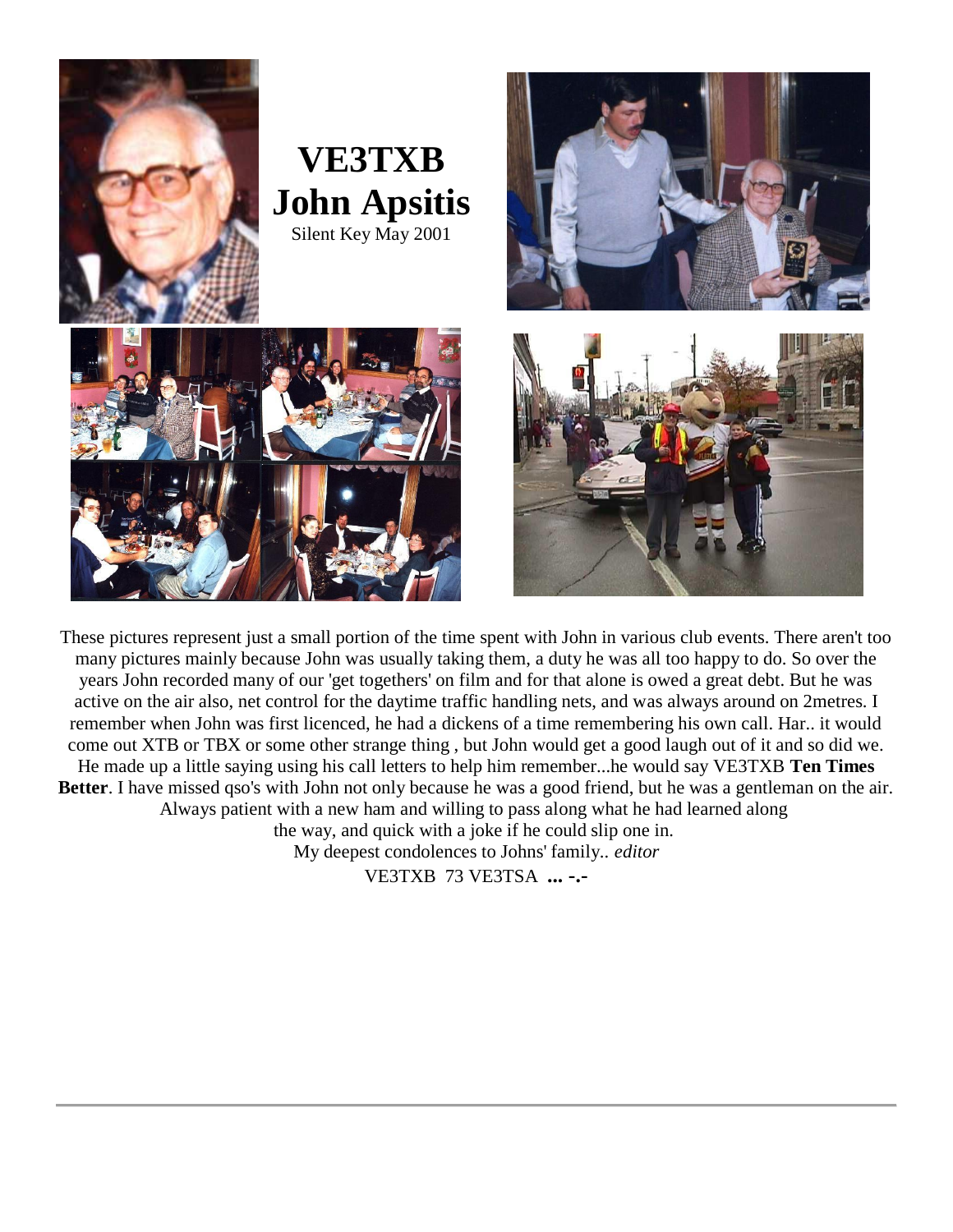

The Meeting was called to order by President Bernie VE3 BQM at 7:30 p.m. The Treasurer's Report was not available for this meeting. A motion was made by Jim CJM and seconded by Dieter DST to accept the minutes.

#### Old Business

A nominating committee is needed to obtain volunteers to run for the executive committee positions. Steven SEG and Joe JNA volunteered.

We received an email from Steve Gibson N8DNG in our sister city of Miamisburg Ohio (Mound Amateur Radio Association W8DYY). They contacted us to let us know about the Saturday morning net at 10:00 a.m. on 14.340 MHZ. Gene IJD told us that a group of scouts from Miamisburg come to Harrison Park each year for the Jamboree.

An article on the Flowerpot Island trip will be submitted to RAC etc. when confirmation of the special call sign CG3FP has been received from Industry Canada. Tour boats are available to ride over to the island if you are not coming for the weekend. Book early as it will be a very busy weekend. Susan TLK will get more information as to time, rates etc. If you are coming for a day trip remember to bring a lunch. Jim CJM is continuing to look into obtaining T-shirts. The approximate cost would be \$20.00.

Field Day will be on June 24. We will be prebooking the tent. This year it will be held on the farm of Ian HXX, on Highway 21. VE3 HXX is on the tower. For more detailed directions contact Bernie BQM, Gene IJD, or Bob XOX. A motion was put forth to authorize the necessary funds to rent a tent and Johnny-on-the-Spot For Field Day. It was moved by Jim CJM and seconded by Chris MUM. Motion carried.

The Fergus Flea Market will be held on June 9 in the arena.

A breakfast report was given by Chris MUM. The breakfast was for March 31. 28 people attended with approximately a \$90 profit. We celebrated the first anniversary of the clubhouse with cake and ice cream and let's not forget the candle.

The Canwarn training course will be held April 29 at 1:00 p.m. in the Adult Learning Centre, Ontario and Minnesota Streets, in Collingwood.

#### New Business

There is a possibility that a Basic Radio Course will be offered again in the fall. We were informed that the St. John Ambulance service is considering going on the radio.

A presentation was made by Brad RHJ, Emergency Co-Ordinator for Grey County, on ARES services. He asked the club to reconsider the decision made last month in order to allow practicing and exercises for ARES on the OSR repeater. Club members continued to decline the use of the OSR repeater except in emergency situations.

The 50/50 draw was won by Aubrey TUQ, a total of \$8.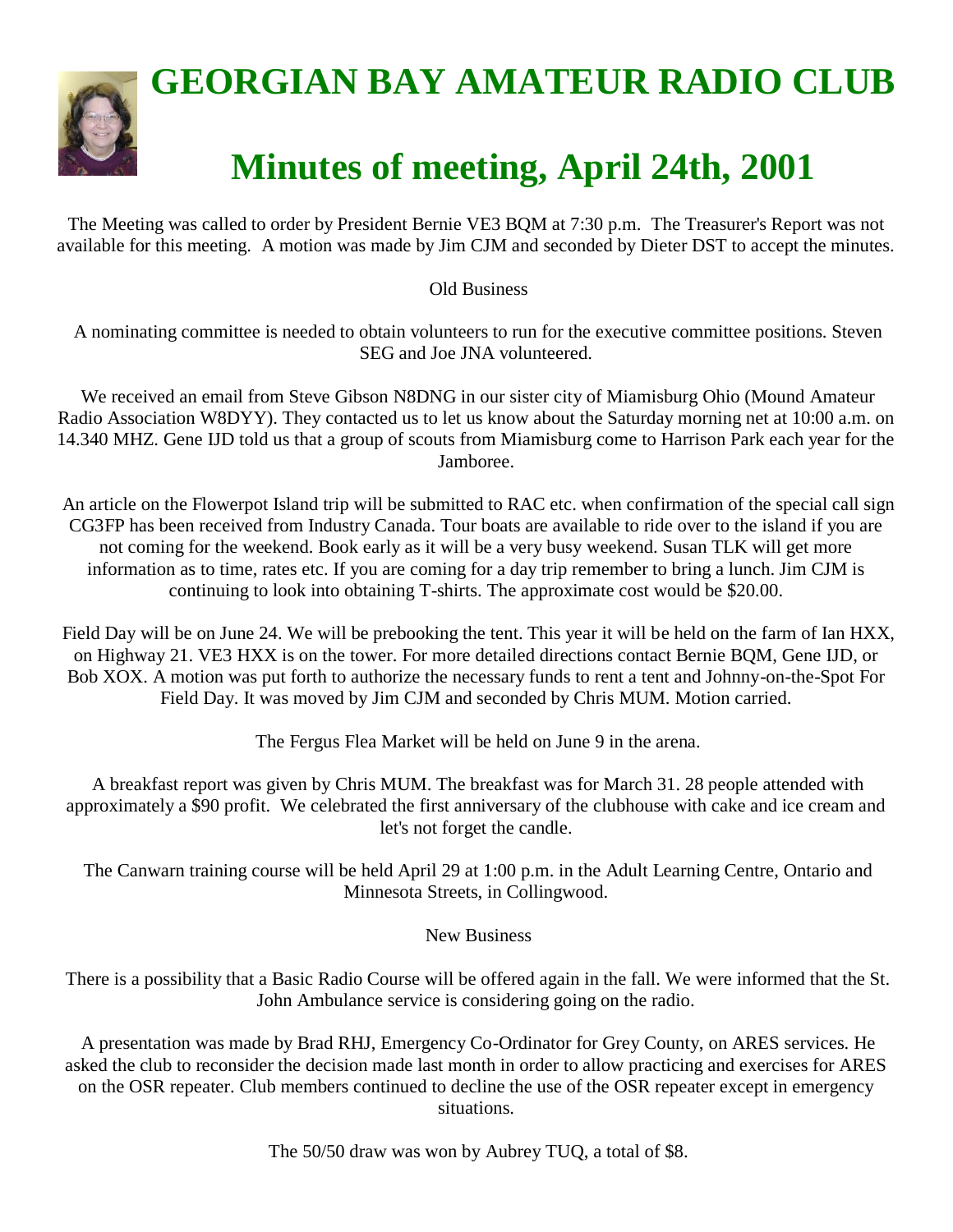

THE LIFE OF SIR WILLIAM STEPHENSON seems to be a study in opposites. Great secrecy on the one hand epitomised by his work during the war as the spymaster "Intrepid". Juxtaposed with colourful showmanship demonstrated by his film company, Sound City Films, producing half of all films made in Britain during the 1930's. One little known fact about Stephenson is his work as an inventor.

William Samuel Stephenson was born at Point Douglas, a suburb community of Winnipeg on January 11, 1898. His father was a lumber mill owner, a descendant of the Scottish settlers brought over by Thomas Douglas, Earl of Selkirk.

Winnipeg in those days possessed a particularly good, if not very elegant educational system, which Stephenson attended by way of the Argyle High School. Unlike so many other inventors, he was a good student being particularly adept at mathematics. After school hours he liked to box, attaining a position as a reasonably good lightweight on the school team. None who witnessed him in the ring in those days ever expected that one-day he would hold the amateur world championship from 1918 to 1923.

With the commencement of war in 1914, Stephenson joined the Royal Canadian Engineers, was commissioned, sent to the trenches, promoted to Captain and gassed. Unfit to return to the trenches, he turned down an administrative job and decided to join the Royal Flying Corps. It is not clear how he convinced the medical examiners that he was fit to fly, but he was successful, and after five hours training as a pilot, he was posted to No.73 Squadron of the RPC in France.

For some time Stephenson was a competent if unspectacular flying officer, being where he should when he should be there, doing what he should be doing. However, casualties being as heavy as they were, he eventually percolated up through the administrative ranks to become one of the two Flight Commanders. Despite this rather unpropitious start, things changed for Stephenson very rapidly in March of 1918.

Stephenson was out on a flight with a Sopwith Camel and got badly beaten up by two enemy fighters. When, after extreme difficulty; he managed to return to base, he was so furious at what had happened that he immediately climbed into another aircraft and returned to action. By the end of the day he had shot down two enemy fighter planes, his first 'kills' of the war.

The catharsis of having been almost shot down appears to have liberated Stephenson's previously restrained killer instincts, for in the next few weeks he shot down no less than eighteen enemy machines and two kite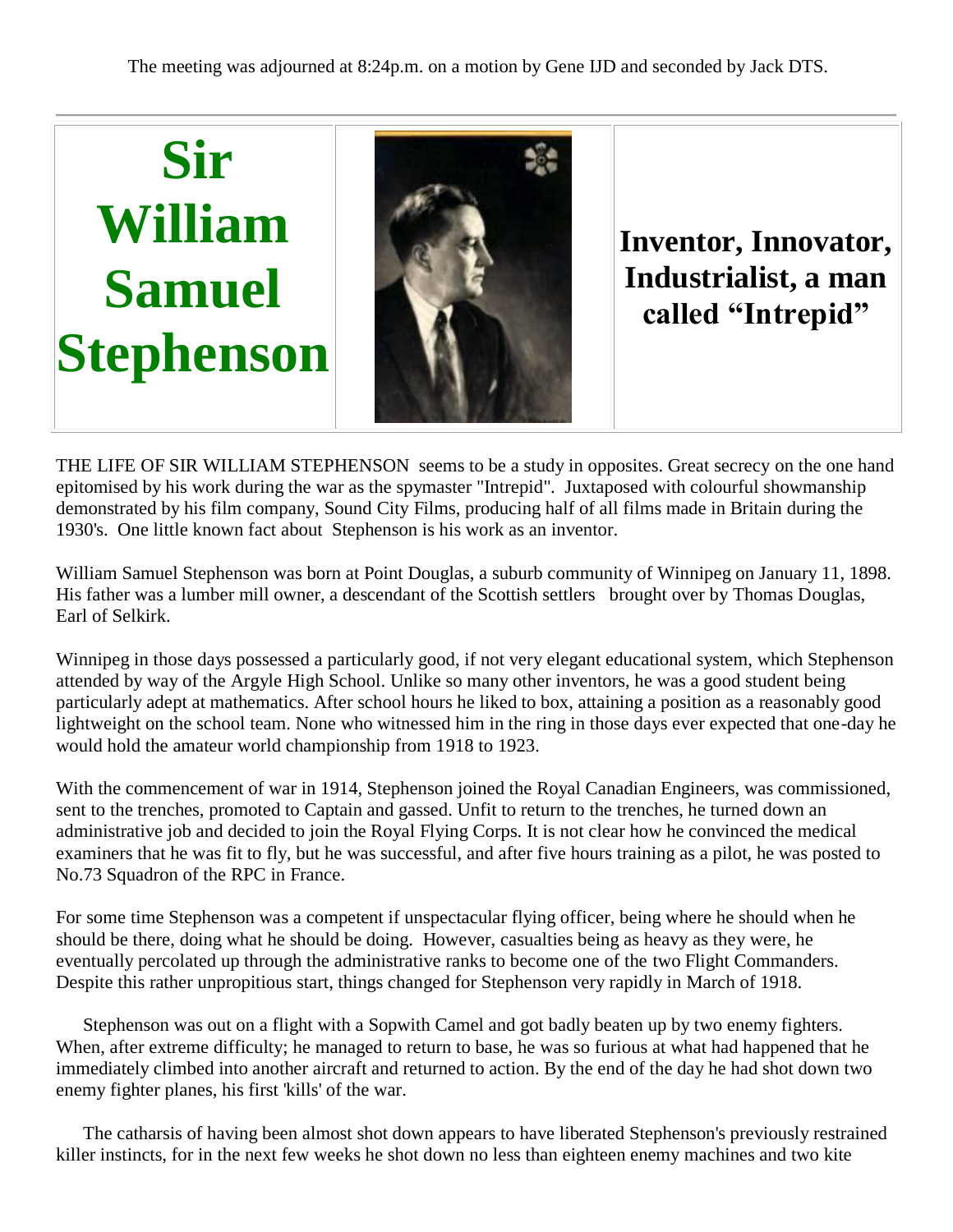balloons. The story is told of how Stephenson made a bet in the mess one evening that he would "bring back a Hun for breakfast." Early the following morning, while on dawn patrol, he succeeded in downing an enemy machine within a mile of his own aerodrome, winning the bet. One of his victims was Lothar Von Richtofen, brother of the "Red Baron."

But things didn't always go well. During a solo reconnaissance flight on July 28, 1918, Stephenson found a French reconnaissance plane being attacked by seven Fokker fighters. By exemplary use of cover, he succeeded in bringing down two enemy machines and driving off the rest. Pulling alongside the French machine to escort it back to base, the French machine gunner mistook him for another enemy machine. He fired a burst into Stephenson's engine, which put it out of action, simultaneously wounding him in the leg. Stephenson crashed in No Man's Land, and crawling out of his now burning aircraft attempted to make it to British lines. An. enemy machine gunner succeeded in wounding him again in the same leg, and he was captured. Sent to Holmzinder POW on the river Wesser near Brunswick, he promptly engaged in the age-old POW game, how to escape. A few weeks before the Armistice he finally succeeded, taking with him a photograph of the camp commandant, which he had purloined from his office the previous night.

When Stephenson was demobilized, his exploits had won him the Military Cross, and the Distinguished Flying Cross, as well as the French Legion of Honour and Croix de Guerre with Palm.

At the conclusion of the war, Stephenson returned to Winnipeg, where he became interested in the possibilities of radio and television. Unsuccessful hunting for a job in broadcasting on both sides of the border, Stephenson returned to England. He expected to stay for a few months picking up ideas about radio, which he hoped he could translate into a broadcasting job back in Canada. He stayed for nineteen years.

The most striking thing about radio in those days, to Stephenson, was the poor response among the public to the possibilities of radio. Determining that this was the area of greatest growth in broadcasting, Stephenson used what little capital he could raise to invest in the General Radio Company and the Cavendish Electrical Company, which manufactured broadcasting equipment. Within a very short time, Stephenson had convinced Cox-Cavendish to manufacture cheap but reliable radio sets. They promptly flooded the market.

Stephenson then turned his attention to research; believing that one of the greatest difficulties faced by communications at the time was the inability to send pictures quickly and reliably over great distances. There was a device on the market at the time, which for the previous thirty years or so could be used to transmit a wireless photograph. It functioned by taking the original photograph and splitting it into small sections. Each section was then labelled to denote the appropriate degree of light or

shade. It was not a particularly successful system, since it was very slow, and the quality of the wireless photograph upon receipt was not very good.

\_ Stephen son determined that a vast improvement in the picture quality could be obtained if the picture itself in some way operated the transmitting device. But first he had to find funds and a chemist to help him.

The London *Daily Mail,* then the largest newspaper in the world, was headed by Lord Northcliffe, a dynamic far-seeing aristocrat. He hat recognized the importance of wireless photographic transmission as early as 1908, and had been using his newspaper's funds to try and improve the system. When Stephenson was brought to his attention, Northcliffe immediately offered to help, by way of partially bankrolling Stephenson=s experiments at General Radio's laboratory at Twyford.

In those days, the element that was conventionally used to convert light into an electric current was selenium. The difficulty in using this element was its long rate to changes in the input light level. As such, a seleniumbased device's scan rate of more than a few pixels per second were impossible. For slow facsimile work this was of little importance, but for the transmission of any sort of moving picture, which was Stephenson's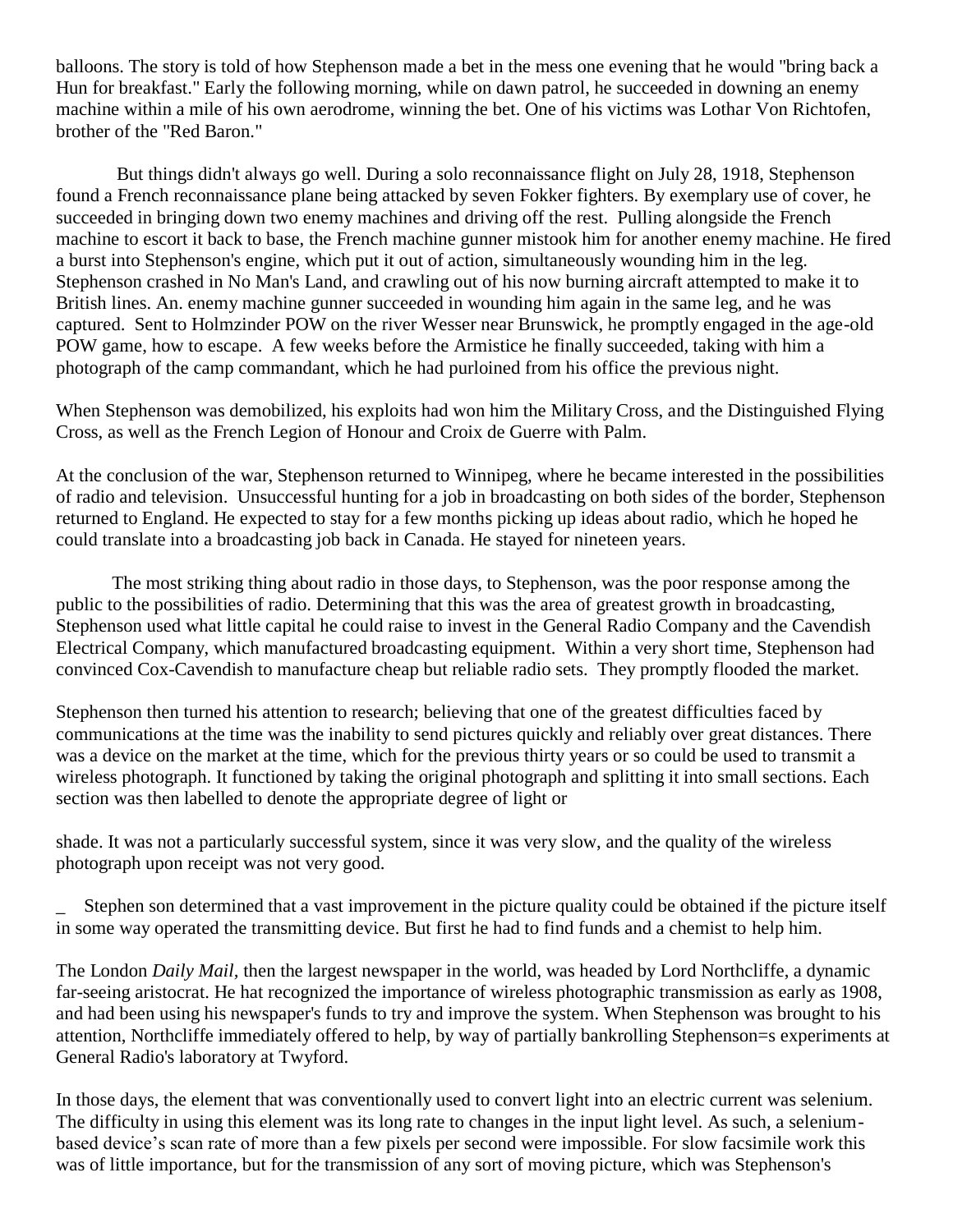ultimate goal, the time-constants were impossibly long. Stephenson and Baker succeeded in producing a substitute for pure selenium.

 The next step was to develop *a* scanning device, which could sweep the photograph to be copied exactly, and as near automatically as possible Stephenson rejected the use of mirrors, and returned to the Nipicow disk, developed in 1884 by P. Nipkow.

The Nipkow scanner consists of a circular disk having a series of small holes arranged in a spiral about its centre. A scanning disk is placed at the image plane of the F pickup device and at the viewing areas of the receiver. As the disk rotates, the holes move across the image field in succession sweeping out *a* pattern at parallel lines. A light sensitive device is located behind the disk in the pickup device. In moving across the image areas the apertures in the disk allow the light from only one element of the picture at a time to reach the light sensitive element The tight reaching the light sensitive device fluctuates in accordance with the content of the picture, and produces a corresponding fluctuation in the current output, which, in turn, can modulate a transmitter.

A radio receiver receives and demodulates the signal from the transmitter. The signal, after suitable amplification, controls the light output of a light source.

A Nipkow disk rotates in front of this light source. The rate and phase of rotation of the disk is controlled by the synchronizing signal in such a way that an aperture in the receivers' disk is at all times in the same relative position with respect to the image area as the corresponding one in the disk of the transmitter.

Since there is a one-to-one time correspondence between the positions of the apertures in the transmitting and receiving disk, and a similar correspondence between the amounts of light passing through the respective apertures, a reproduction of the image at the transmitter will be seen in the plane of the disk at the receiver.

Stephenson modified the Nipkow disk and his shaped selenium substitute making them both more reliable and faster. It then only took a very short time before Stephenson and Baker developed a machine for automatically transmitting wireless photographs.

It is recorded that a visitor to his laboratory was shown a small picture with a parallel line effect reminiscent of a fine half-tone reproduction on the cinema screen and informed, "This photograph was transmitted by our method in twenty seconds. It is only a question of speeding up the apparatus to reduce the twenty seconds to the time necessary for the persistence of vision." Stephenson, in so saying was thinking ahead to television.

The *Daily Mail* published the first picture transmitted by this process on December 27, 1922, hailing the inventor as "a brilliant scientist," and the development of his device a great scientific event." The accompanying article went on to say,

*"Wireless photography is now an accomplished fact. That is to say, an actual photograph can now be made to operate a wireless transmitting apparatus in such a manner that the photograph is reproduced on sensitive film at some distant station. One of the goals toward which Inventors have been working for more than half a century, ever since the transmission of signals by the ordinary telegraph became possible, has been reached; and a new era in illustrated journalism is beginning. The wireless machine can now, automatically, and without the intervention of a human operator, tick out an exact reproduction of a photograph at a distance."* 

The effect on Illustrated Journalism was tremendous; with virtually every newspaper which could possibly afford a device buying one. The basic process is still used in newspaper photography, all subsequent designs being essentially (despite the use of satellites and laser beams) no more than a speeding up of the process- in the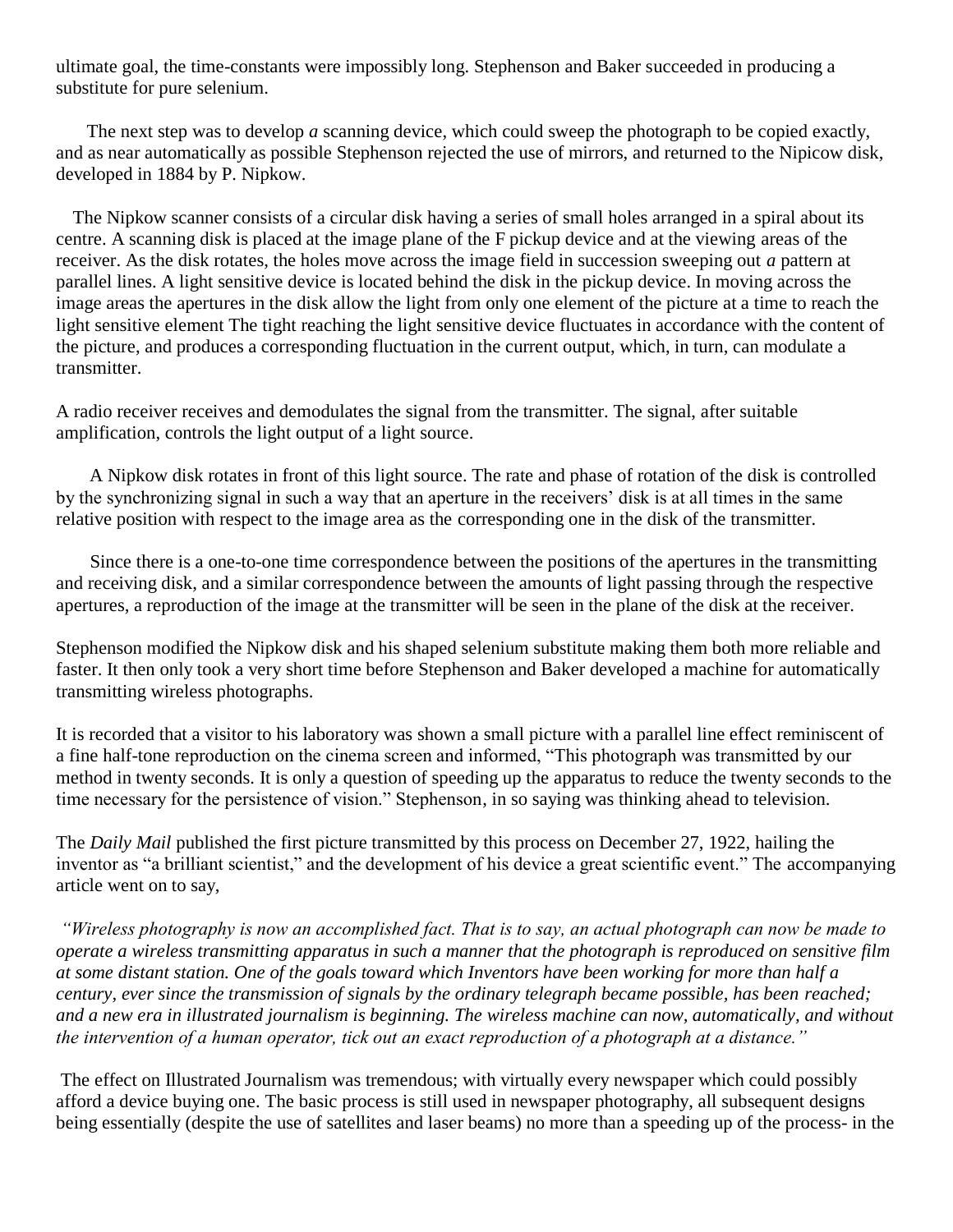eighteen years that Stephenson's patents protected his invention, his annual royalties averaged \$100,000 a year, a very considerable sum in the late twenties and early thirties.

Investing his royalties in industry and commerce, Stephenson by the early '30's owned or controlled a score of companies including Sound City Films, Earls Court Ltd., Catalina Ltd., one of the first manufacturers of plastics, and Pressed Steel, which made 90% of the car bodies built in Britain.

His business led him to all continents, and into contact with a vast range of people, both those in power and those prominent in industry and commerce. It was his work with Pressed Steel that led him to go on many business trips to Germany. From his observations of German rearmament, brought to the attention of Winston Churchill, then out of office, lay the seeds of Stephenson's wartime work in Intelligence. For when Churchill returned to power he needed a man to head British Security Co-ordination (which he once called 'the Ministry of Ungentlemanly Warfare') The obvious man was Stephenson.

Stephenson was knighted, awarded the Order of Canada and the William J. Donovan award, and became the first non-American to receive the Presidential Medal of Merit, that country's highest award for a civilian.

Sir William Stephenson passed away at his home in Bermuda in January 1989.

### **From The Mailbox**

*It's with deepest regret that I inform you about the passing of a good friend John Apsitis,,VE3TXB of Durham.John fought a long battle with cancer.His wife Ann wanted you all to be the first to know.*

*Visitation will be Tuesday May22/01 at the McCulloch Funeral Home at 166 Bruce Street North in Durham from 2pm till 4pm and from 7 pm till 9 pm with the funeral taking place at 11am on Wednesday the 23rd.*

 *73 Gene ,,VE3IJD*

## **ZEROBEAT**

#### THE **BRUCE AMATEUR RADIO CLUB NEWSLETTER**

IS NOW POSTED 73 DE JIM COVERLEY VE3OVV http://www.brucearc.on.ca

Bumped into a fellow today that knew me from the sun times article on the club...

### He is involved with the **International Plowing Match 2004**...

They just got the go ahead for the 2004 ipm in Meaford, and was wondering if we , the club would be interested in being part of the match, in the communications as well as demos in amateur radio..thing will be starting with in the next while to prepare for the match , and he figures maybe we would like to take part in this....He is sending me info for the match....what do all think?